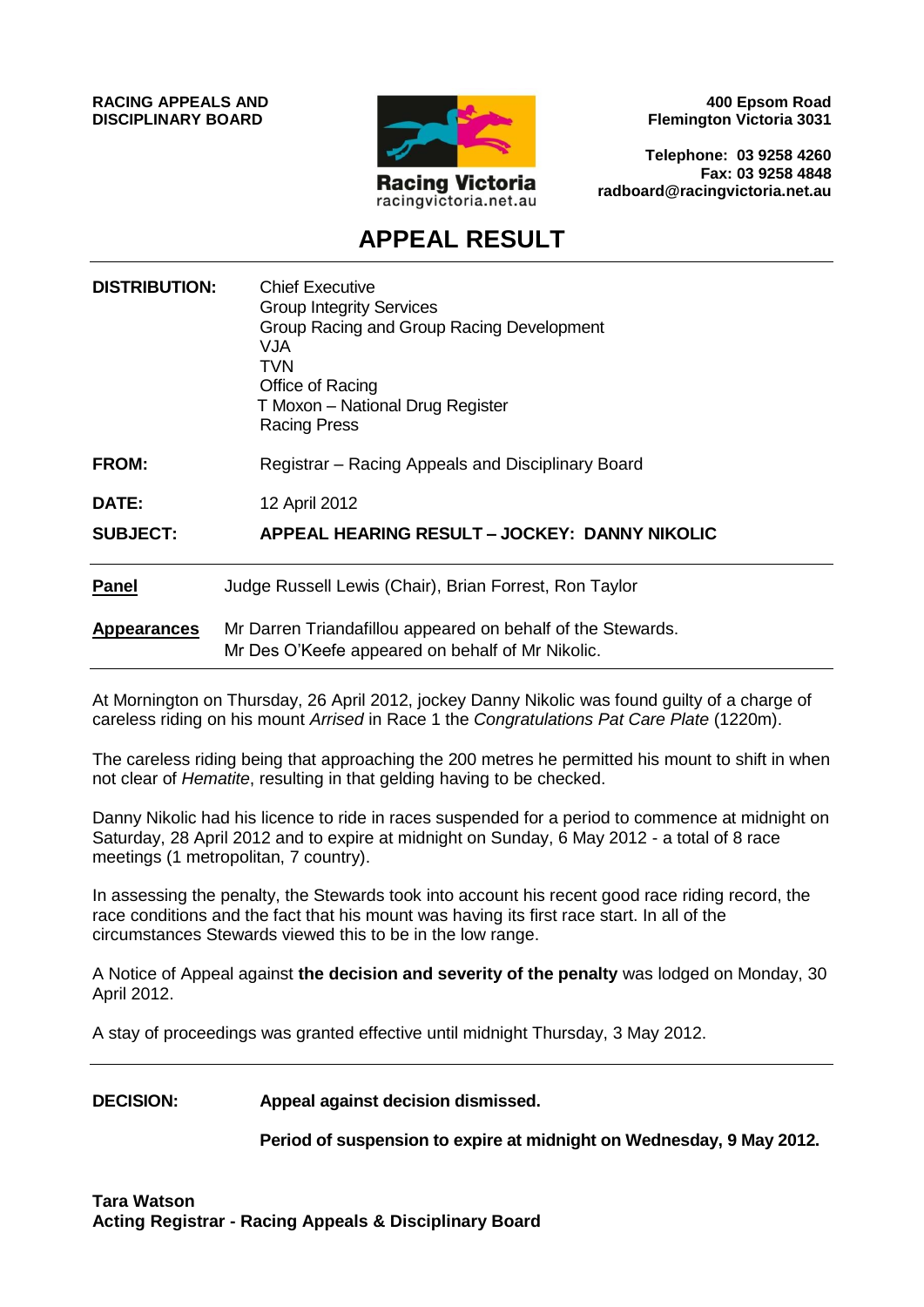# **TRANSCRIPT OF PROCEEDINGS**

## **RACING APPEALS AND DISCIPLINARY BOARD**

\_\_\_\_\_\_\_\_\_\_\_\_\_\_\_\_\_\_\_\_\_\_\_\_\_\_\_\_\_\_\_\_\_\_\_\_\_\_\_\_\_\_\_\_\_\_\_\_\_\_\_\_\_\_\_\_\_\_\_\_\_\_\_

**HIS HONOUR JUDGE R.P.L. LEWIS, Chairman MR B. FORREST, Deputy Chairman MR R. TAYLOR**

## **EXTRACT OF PROCEEDINGS**

#### **DECISION**

# **IN THE MATTER OF THE CONGRATULATIONS PAT CAREY PLATE OVER 1220 METRES AT MORNINGTON ON 26/4/12**

**JOCKEY: DANNY NIKOLIC**

# **MELBOURNE**

# **FRIDAY, 4 MAY 2012**

MR D. TRIANDAFILLOU appeared on behalf of the RVL Stewards

MR D. O'KEEFFE appeared on behalf of the Appellant